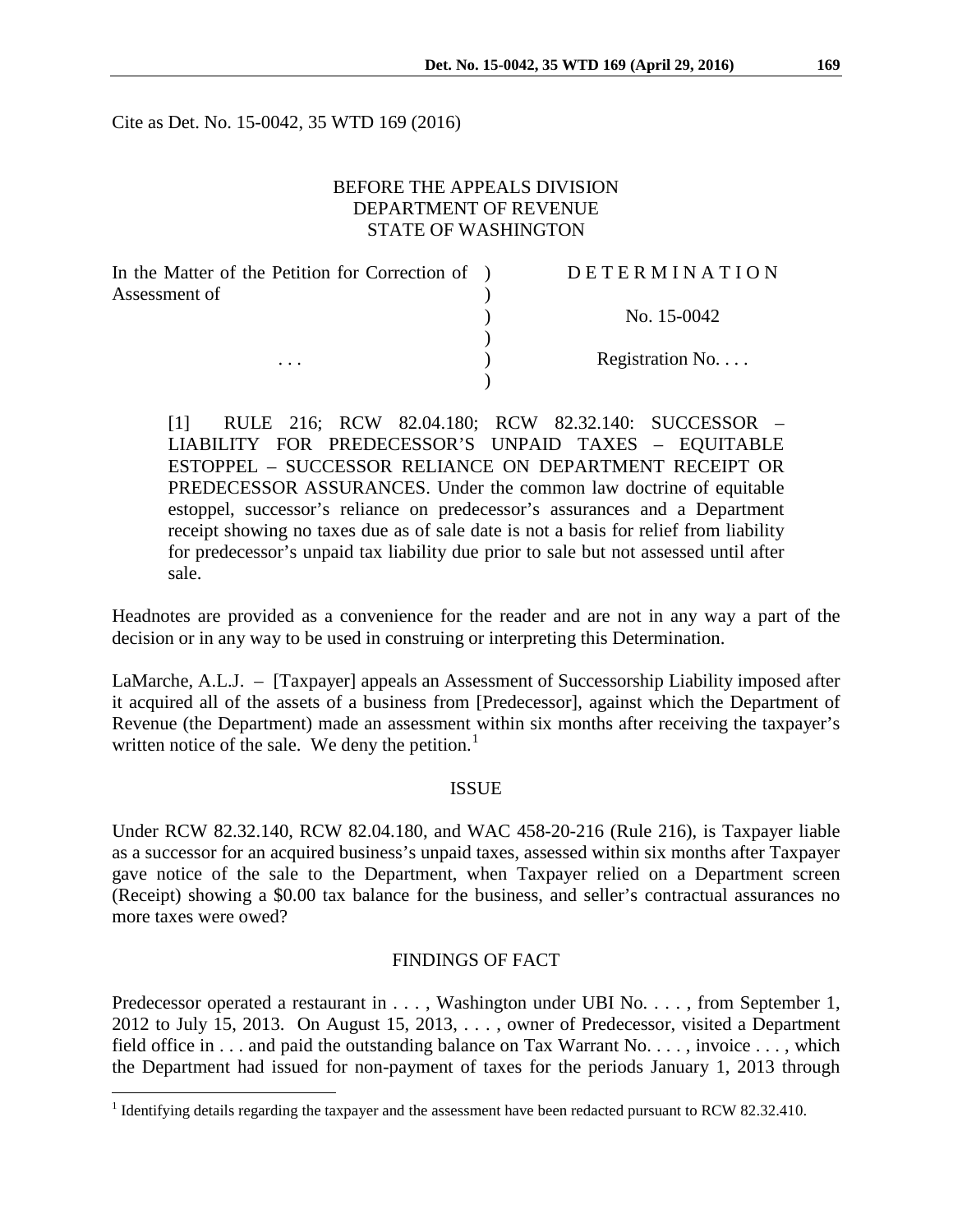May 31, [2](#page-1-0)013.<sup>2</sup> At that time [the owner of Predecessor] received a copy of the invoice ... screen (Receipt) showing that he had paid the warrant in full. Agents also informed [the owner of Predecessor] that he needed to pay the June and July 2013 taxes as well, and he indicated this would be done. [The owner of Predecessor] then informed the agents that the business had closed on July 15, 2013, and that he was in the process of selling the business, but did not know the identity of the purchaser, or when they would purchase the business.<sup>[3](#page-1-1)</sup>

On August 29, 2013, the Department received a completed Successorship Notice Form, which indicated Taxpayer had purchased the business assets of Predecessor for the sum of \$ . . . on August 14, 2013. [4](#page-1-2)

On October 30, 2013, the Department issued an assessment, Document No. . . . , against Predecessor in the amount of  $\$\ldots\$ , due December 02, 2013. Predecessor did not pay the assessment by the due date, and the assessment was later assumed in Tax Warrant No. . . . . The Department came to the conclusion that it had exhausted all avenues of collection against Predecessor for the final taxes owing for the period of June 1, 2013 through July 15, 2013, which included the service . . . of a Notice and Order to Withhold and Deliver on any payments owed by Taxpayer to Predecessor.<sup>[5](#page-1-3)</sup>

On January 21, 2014, the Department sent Notice of Assessment of Successorship Liability<sup>[6](#page-1-4)</sup> against Taxpayer in the amount of \$ . . . , for taxes owed in Tax Warrant No. . . . for the periods of June 1, 2013 through July 15, 2013.<sup>[7](#page-1-5)</sup> Because written notice of the purchase had been provided, the Department included a copy of Tax Warrant No. . . . with the Notice of Successorship Liability. The Department mailed the Notice of Successorship Liability and Tax Warrant No. . . . within six months of its receipt, on August 29, 2013, of the written notice of the purchase.

## ANALYSIS

RCW 82.04.180 sets out the definition of a "successor" as follows:

1. "Successor" means:

(a) Any person to whom a taxpayer quitting, selling out, exchanging, or disposing of a business sells or otherwise conveys, directly or indirectly, in bulk and not in the ordinary course of the taxpayer's business, more than fifty percent of the fair market value of either the (i) tangible assets or (ii) intangible assets of the taxpayer;  $\dots$ 

Because Taxpayer does not dispute its status as a successor, we assume without deciding that Taxpayer is a successor as defined under RCW 82.04.180.

- <span id="page-1-3"></span><span id="page-1-2"></span><sup>4</sup> *Id.*, Exhibit 3.<br><sup>5</sup> *Id.*, Exhibit 4.<br><sup>6</sup> *Id.*, Exhibit 5.<br><sup>7</sup> *Id.*, Exhibit 6.
- <span id="page-1-4"></span>

<span id="page-1-0"></span><sup>&</sup>lt;sup>2</sup> Compliance Division response to petition dated March 4, 2014, Exhibit 1. <sup>3</sup> *Id*.. Exhibit 2.

<span id="page-1-1"></span>

<span id="page-1-5"></span>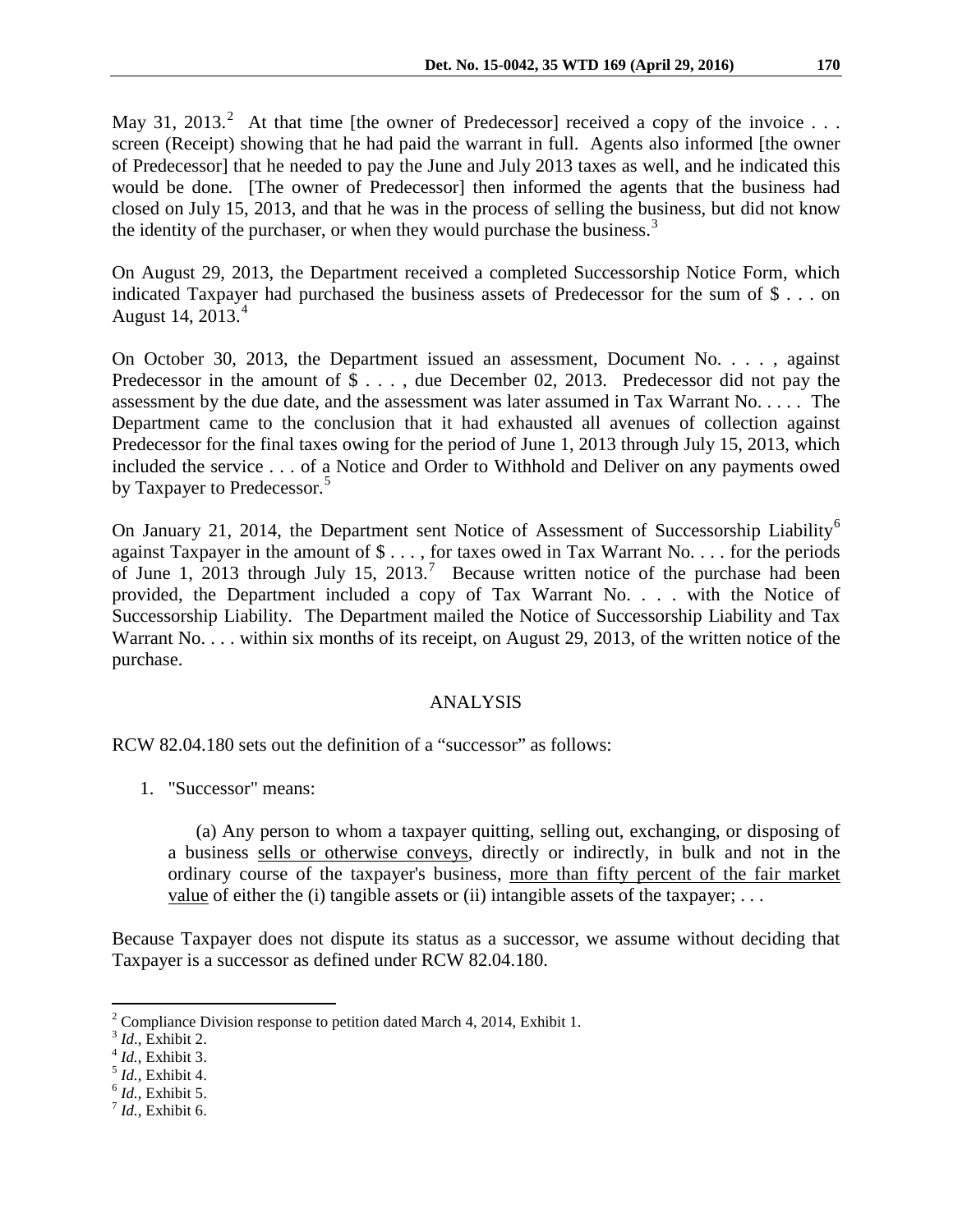RCW 82.32.140 imposes an immediate deadline for payment of any taxes the predecessor owes. It requires the successor to withhold a certain amount from the purchase price to pay any unpaid taxes of the [predecessor. *See* RCW 82.32.140(2).] It also imposes liability upon the successor for the full amount of tax, if the predecessor fails to pay all taxes owing, including any assessment the Department issues against the predecessor in the six month period following the date the Department receives notice of the sale. [*See* RCW 82.32.140(4).] Finally, it provides a process by which a successor may obtain protection from predecessor's tax liability, as follows:

- (1) Whenever any taxpayer quits business, or sells out, exchanges, or otherwise disposes of more than fifty percent of the fair market value of either its tangible or intangible assets, any tax payable hereunder shall become immediately due and payable, . . .
- (2) Any person who becomes a successor shall withhold from the purchase price a sum sufficient to pay any tax due from the taxpayer until such time as the taxpayer shall produce a receipt from the department of revenue showing payment in full of any tax due or a certificate that no tax is due. If any tax is not paid by the taxpayer within ten days from the date of such sale, exchange, or disposal, the successor shall become liable for the payment of the full amount of tax. . . .

. . .

(3) No successor shall be liable for any tax due from the person from whom the successor has acquired a business or stock of goods if the successor gives written notice to the department of revenue of such acquisition and no assessment is issued by the department of revenue within six months of receipt of such notice against the former operator of the business and a copy thereof mailed to the successor or provided electronically to the successor in accordance with RCW 82.32.135.

[RCW 82.32.140] (emphasis added).

Taxpayer contends that it should not be liable for the Assessment of Successorship Liability because it was entitled to rely on Predecessor's copy of a receipt from the Department (Receipt), and Predecessor's contractual representations showing all tax liability for the business had been paid in full, and that if the taxes had not been paid in full, the Department should have indicated that on the receipt. Taxpayer is essentially claiming that the Department should be estopped from collecting tax on the basis of Taxpayer's reliance on the statements made by a third party. . . .

First, Taxpayer claims justifiable reliance on Predecessor's contractual representation and its copy of a Department receipt. However, the Department was not, and is not party to the private contract between Taxpayer and Predecessor, and had no part in representations made by either party. The Department made no statements to Taxpayer about Predecessor's tax liability, prior to the Notice of Successorship Liability issued after Taxpayer had purchased Predecessor's interest in the business. Moreover, the receipt the Department gave Predecessor, upon which Taxpayer claims reliance, was not a Department statement to Taxpayer; furthermore, the receipt reflected Predecessor's payment on taxes for a different tax period than the one included in the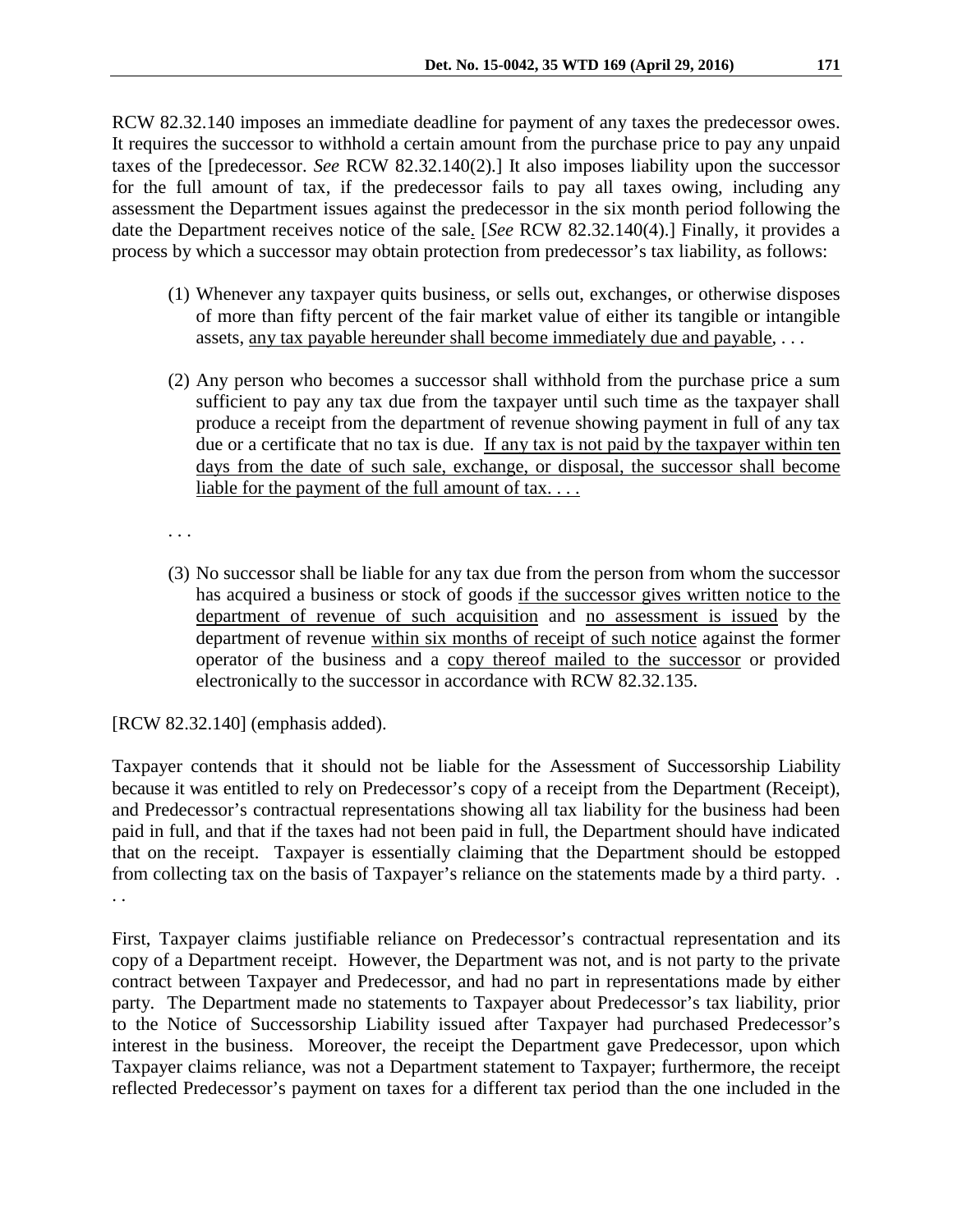Notice of Successorship Liability. The Department simply made no statements to Taxpayer prior to the sale. Therefore, we conclude that Taxpayer's reliance on Predecessor's representations, and Predecessor's receipt for payment of taxes for a different time period, were misplaced . . . .<sup>[[8\]](#page-3-0)</sup>

Second, RCW 82.32.140(4) provides an exception from a predecessor's tax liability only if the successor gives written notice to the Department of the acquisition of a predecessor's interest *and* if "no assessment is issued by the department of revenue within six months of receipt of such notice against the former operator of the business and a copy thereof mailed to the successor . . . ." RCW 82.32.140(4) (emphasis added). Here, although Taxpayer sent notice of the sale to the Department, received on August 29, 2013, the Department still had the right under RCW 82.32.140(4) to issue an assessment against Predecessor for a full six months *after* the Department received notice of the sale. The Department issued the Notice of Successorship Liability against Predecessor on December 26, 2013. We conclude the Department properly assessed tax against Predecessor and mailed a copy to Taxpayer as successor within six months from the date the Department received Taxpayer's notice of the sale. RCW 82.32.140(4).

Finally, Taxpayer argues that the Department should have disclosed that Predecessor owed additional tax. However, the Department had no duty to provide information about Predecessor to Taxpayer, including whether or not additional taxes were due, and indeed, absent written authorization from Predecessor, was barred by statute from releasing any confidential tax information about Predecessor. RCW 82.32.330. There is one exception to the statute for a successor that allows disclosure of certain tax information to a person who has been assessed for successorship liability, once that assessment has been issued. RCW 82.32.330(3)(o). The Department did disclose that tax information about Predecessor to Taxpayer when it issued the Notice of Successorship Liability against Taxpayer.

We conclude that Taxpayer has not shown that it is entitled to relief. Accordingly, we must deny the petition and uphold the Assessment of Successorship Liability.

Although Taxpayer started the process that might have provided protection from Predecessor's tax liability, by giving written notice of the sale to the Department under RCW 82.32.140(4), it appears Taxpayer failed to also take into account the statutory provision that grants the Department six additional months after receipt of the notice of sale to assess tax against a predecessor; that tax liability if unpaid, becomes liability of the successor. RCW 82.32.140. Finally, to its detriment, Taxpayer did not follow RCW 82.32.140(2), which instructs, "Any person who becomes a successor shall withhold from the purchase price a sum sufficient to pay any tax due from the taxpayer until such time as the taxpayer shall produce a receipt from the department of revenue showing payment in full of any tax due or a certificate that no tax is due."

To fully protect itself from a predecessor's tax liability under the provisions of RCW 82.32.140(2), a successor should give written notice of the sale to the Department, and withhold a sum from the purchase price sufficient to pay tax liability of the [predecessor], including any liability that the Department may later assess against the predecessor in the six months following the Department's receipt of the notice of sale.

<span id="page-3-0"></span> <sup>8</sup> [*See* RCW 82.32A.020(2) (taxpayers have the right to rely on "specific, official written advice . . . *to that taxpayer* . . . .)].